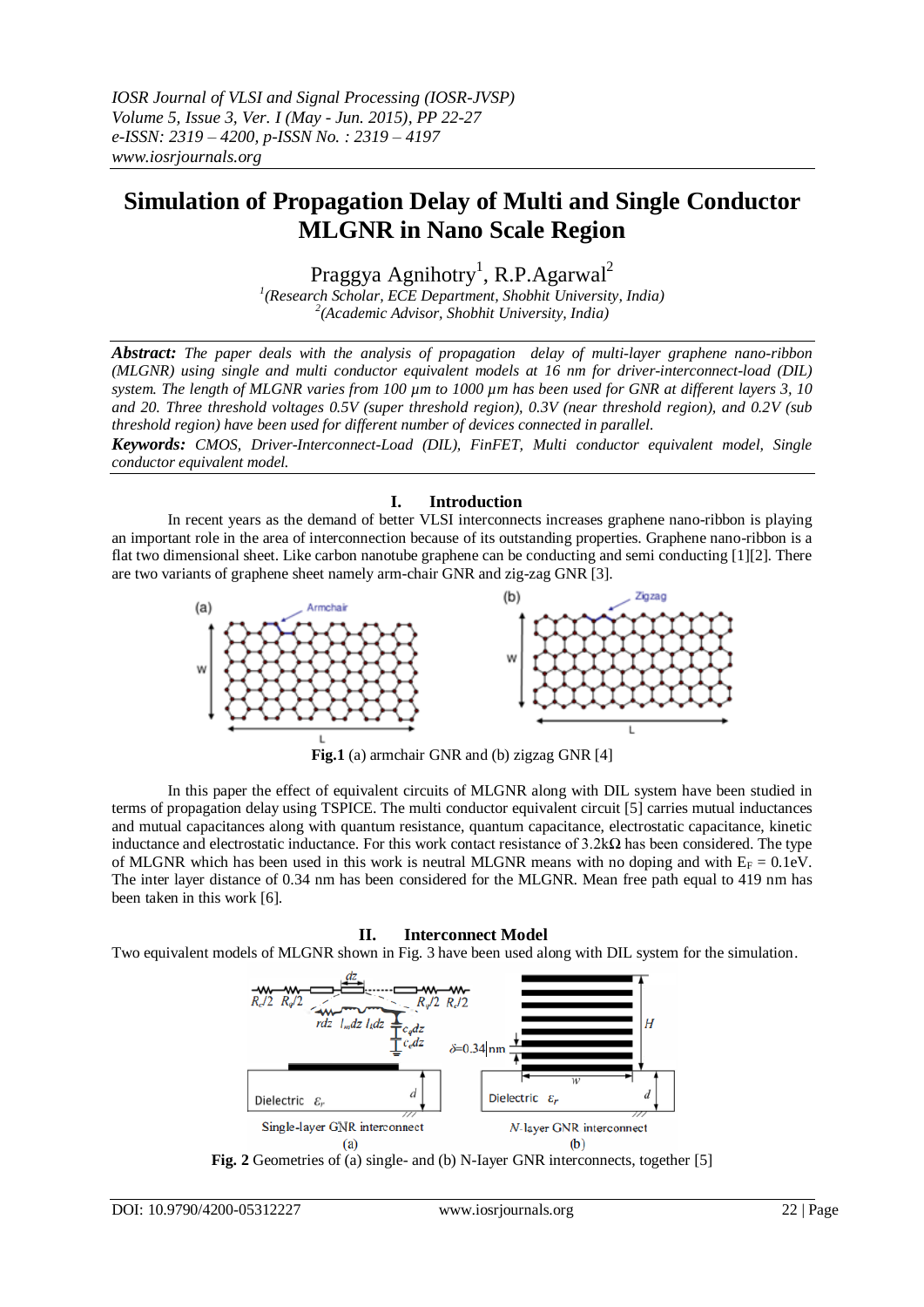

**Fig. 3** (a) Multi-conductor circuit model (b) ESC model of the MLGNR interconnect [5]

The components of multi conductor circuit expressed by the authors in [7][8][3] have been used in this work to calculate the values for quantum capacitance, electrostatic capacitance, kinetic inductance, electrostatic inductance and quantum resistance.

| $R_0 = (h/2q^2)/N_{ch}N_{layer} = 12.94 \text{ K}\Omega/N_{ch}N_{layer}$                                         | (1) |
|------------------------------------------------------------------------------------------------------------------|-----|
| $C_0 = N_{ch} N_{layer} 4q^2/hv_f = N_{ch} N_{layer} * 193.18 aF/\mu m$                                          | (2) |
| $C_E = \epsilon_0^*$ w/d aF/µm                                                                                   | (3) |
| $L_{K} = (h/4q^2v_f)/ N_{ch}N_{layer} = 8.0884/ N_{ch}N_{layer} nH/\mu m$                                        | (4) |
| $L_{E} = \mu_{0} * (d/w) nH/\mu m$                                                                               | (5) |
| where, $N_{ch} = N_{ch, electron} + N_{ch, hole}$                                                                |     |
| $N_{ch} = \sum [1 + \exp((E_{n, electron} - E_F)/k_B T)]^{-1} + \sum [1 + \exp((E_F - E_{n, hole})/k_B T)]^{-1}$ | (6) |
| $N_{ch}$ = number of conducting channels in one layer,                                                           |     |
| $N_{\text{layer}}$ = number of GNR layers,                                                                       |     |
| $h =$ Plank's constant $-6.626*10^{-34}$ Is and $g =$ electronic charge $-1.6*10^{-19}$ C $v =$ F                |     |

Plank's constant =6.626\*10<sup>-34</sup> J.s, and q = electronic charge =1.6\*10<sup>-19</sup> C,  $v_f$ = Fermi velocity = 8\* 10<sup>5</sup> m/s for GNR,  $E_{n,\text{electron}}(E_{n,\text{hole}}) = \text{minimum}$  (maximum) energy of the nth conduction (valence) sub-band.

The expressions for mutual inductance and mutual capacitance is given by Areshkin in [9] have been used which are given as,

| $l_{\rm m, layer}$ (j-1,j) = $\mu_0$ *( $\partial$ /w) nH/ $\mu$ m |  |     |
|--------------------------------------------------------------------|--|-----|
| $C_{m,layer}^{(j-1, j)} = \varepsilon_0^*(w/\partial) aF/\mu m$    |  | (8) |
| -- -                                                               |  |     |

Where  $\partial$  is distance between two adjacent layers,  $\mu_0$  and  $\varepsilon_0$  are the magnetic permeability and electrostatic permittivity of free space respectively.

Also the components of single conductor circuit which has been given by Cui in [10] used in this work which are given as,

 $R_{\rm ESC}$  = 12.94 KΩ/ λ  $N_{\rm ch}N_{\rm layer}$ Where  $\lambda$  is mean free path.  $L_{\text{ESC}} = L_K + L_E$  $C_{\text{ESC}} = (C_Q + C_E)^{-1}$ Where,  $C_E = C_e^{(N,N)}$  $C_Q = C_p^{(N)}$ and  $C_p = C_Q^{(j,j)} + C_S^{(j-1)}$ , for  $j \in [2,N]$  $C_S^{(j-1)} = (1/\tilde{C}_Q^{(j-1)} + 1/\tilde{C}_M^{(j-1, j)})^{-1}$ , for j  $\in [2, N]$  $C_p^{(1)} = C_Q^{(1,1)}$ Similarly,  $L_E = L_e^{(N,N)}$  $L_K = L_p^{(N)}$  $L_p^{(j)} = (1/L_K^{(j,j)} + 1/L_e^{(j-1)})^{-1}$ , for j  $\in [2,N]$  $L_e^{(j-1)} = L_p^{(j-1)} + l_{m}^{(j-1,j)}$ , for  $j \in [2,N]$  $L_p^{(1)} = L_K^{(1,1)}$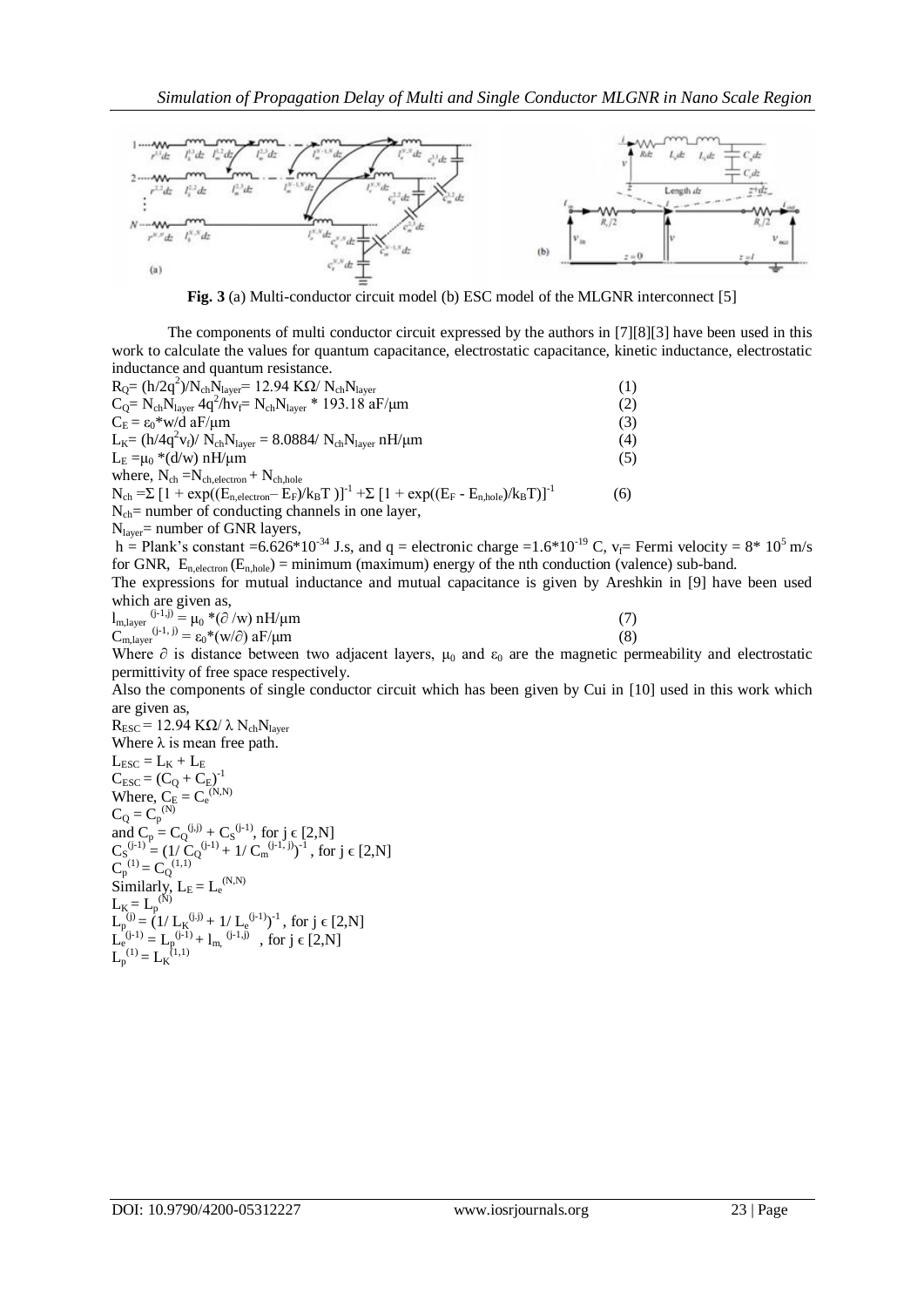## **III. Simulation And Results**



**Fig. 4** Driver- interconnect-load system (DIL) using SG FinFET driver-load stage.

The simulation set up comprises of MLGNR interconnect with driver and load with different number of layers like 3, 10, and 20. The driver and load circuits which have been used for analysis are CMOS, short-gate (SG) FinFET, low-power (LP) FinFET, and independent-gate (IG) FinFET at 16 nm. By using these four set ups delay performance is calculated for multi conductor and single conductor equivalent circuits of MLGNR. The Fig. 4 shows a DIL system with SG FinFET driver-load stage, other DIL systems have been obtained by simply connecting the CMOS and other two forms of FinFETs in the above driver-load stages.

TSPICE version 14.0 has been used for simulation work. The different number of devices which are connected in parallel have been shown by using the symbol M. Results from Fig. 5 to Fig.8 shows delay variation at Vin = 0.5V for four test circuits for different values of M. Results from Fig 9 to Fig.15 show the same effect as above but for sub threshold region and near sub threshold region.

Fig. 16 shows the comparative effect of single and multi conductor model of MLGNR with respect to delay at 100 um interconnect length and for GNR layers = 3, 10 and 20 which clearly shows the difference in the values of multi and single conductor equivalent circuit.



**Fig. 5** Effect of length on delay for CMOS DIL in super threshold region



**Fig. 6** Effect of length on delay for SG FinFET DIL in super threshold region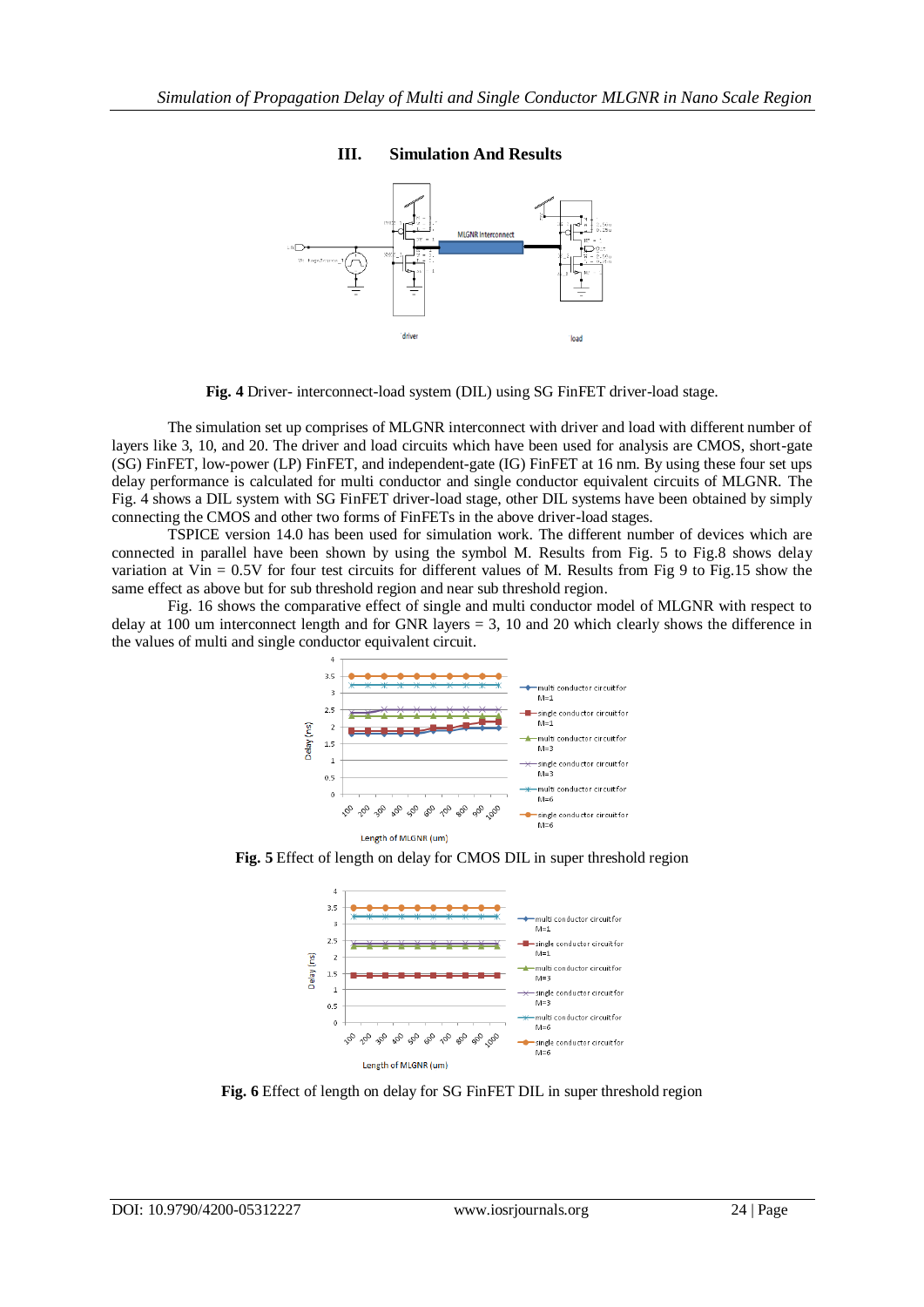

**Fig. 7** Effect of length on delay for LP FinFET DIL in super threshold region



**Fig. 8** Effect of length on delay for IG FinFET DIL in super threshold region



**Fig. 9** Effect of length on delay for CMOS and SG FinFET DIL in near threshold region



**Fig. 10** Effect of length on delay for IG FinFET DIL in near threshold region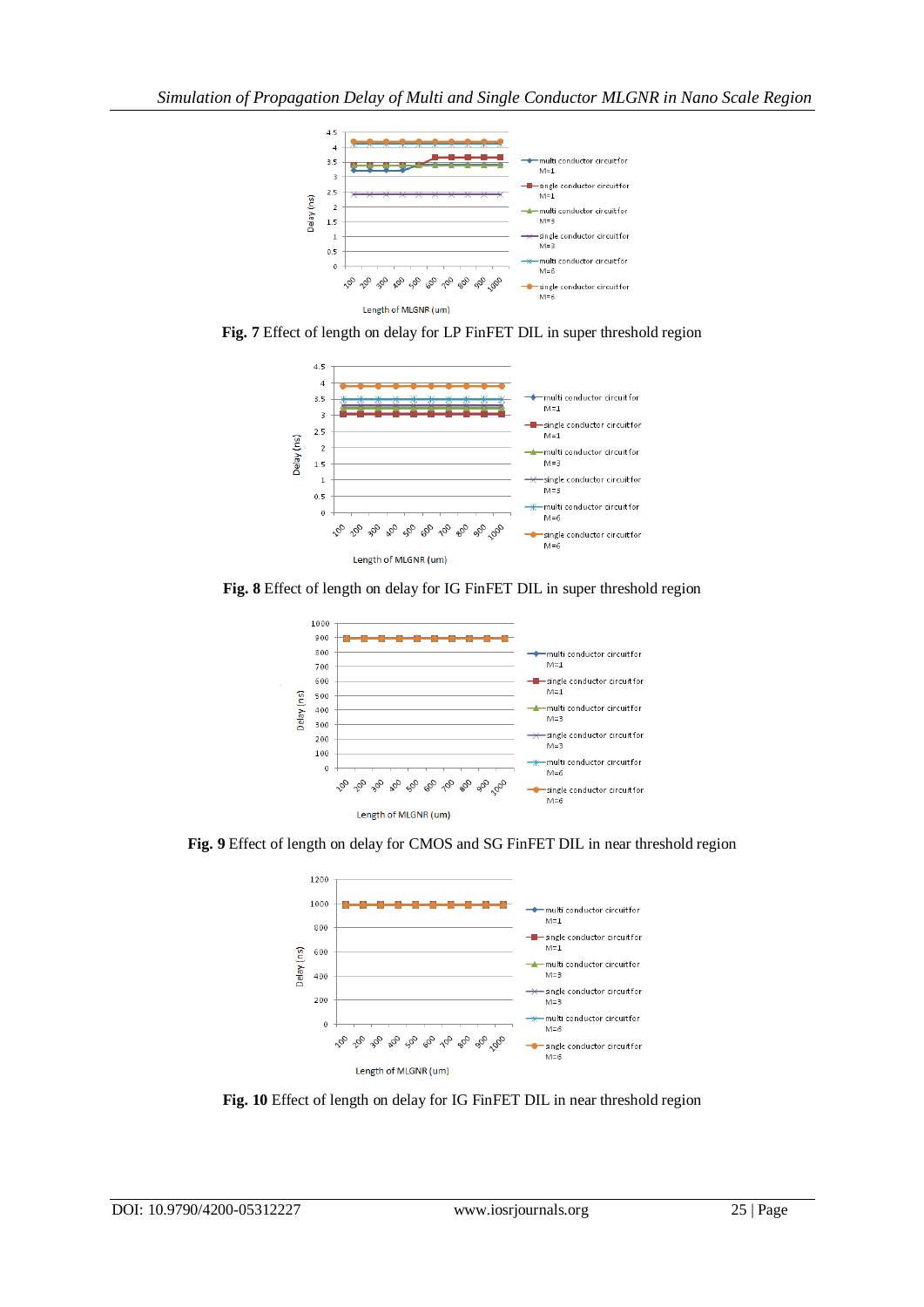





**Fig. 12** Effect of length on delay for CMOS DIL in sub threshold region



**Fig. 13** Effect of length on delay for SG FinFET DIL in sub threshold region



**Fig. 14** Effect of length on delay for IG FinFET DIL in sub threshold region